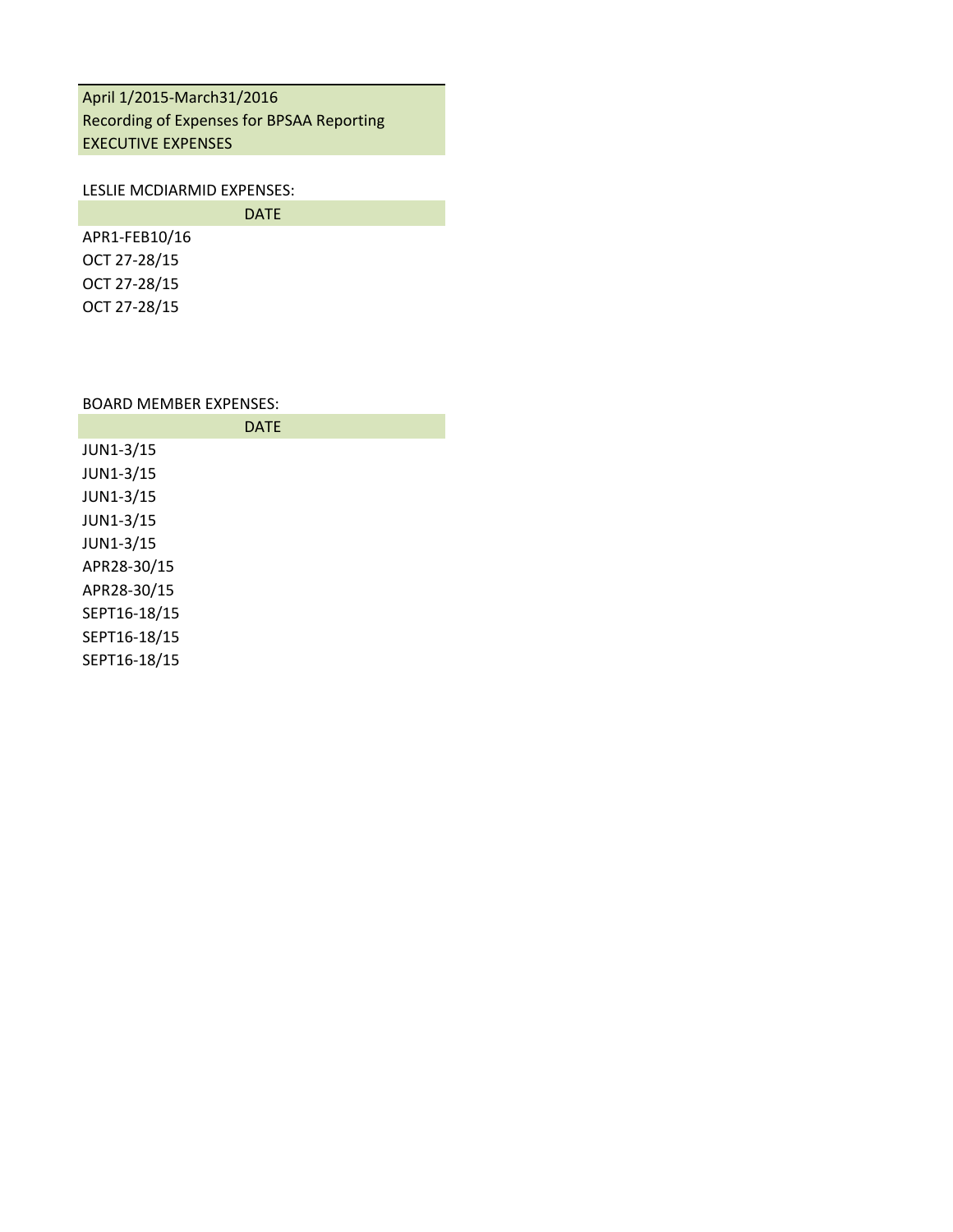#### EXPENSE

Parking for in town meetings, Taxi's for out of town meetings Hotel for AOHC/ ED network meeting Meeting registration fee Flight for ED Network Meeting

#### EXPENSE

Conference Registration Fees Flight for AOHC conference Hotel for AOHC conference Hotel for AOHC conference Flight for AOHC conference Hotel for AOHC ED meeting Flight for AOHC ED Meeting CACHC Registration Fee CACHC Registration Fee CACHC Registration Fee

# **TOTAL EXECUTIVE EXPENSES FOR PERIOD APR 1/15-MAR31/16**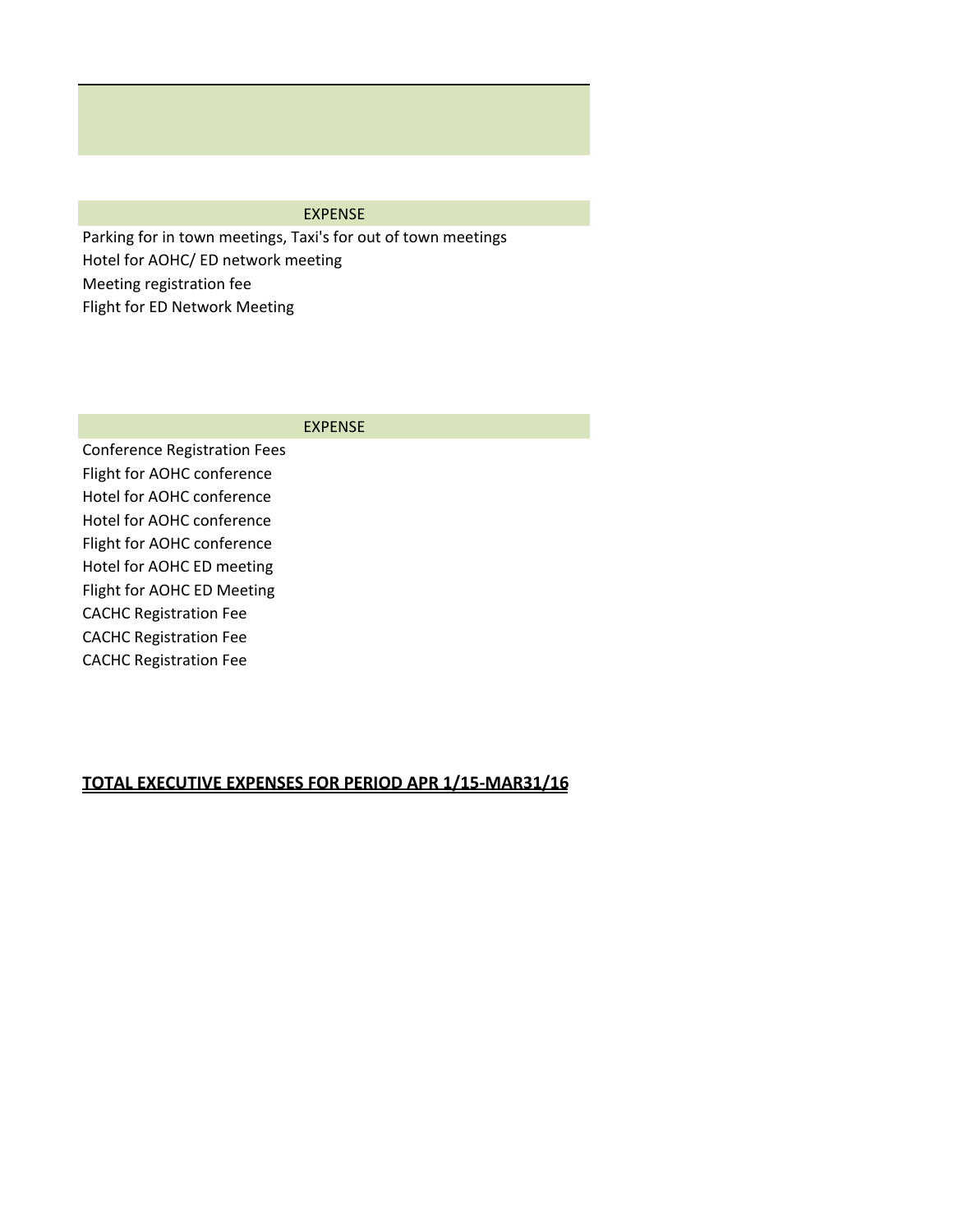| <b>REASON</b>    | <b>AMOUNT</b> |
|------------------|---------------|
| Meeting expenses | \$394.05      |
| Meeting expenses | \$483.64      |
| Meeting expenses | \$450.00      |
| Meeting expenses | \$338.15      |
|                  |               |

|--|

| <b>WHO</b>                   | AMOUNT     |
|------------------------------|------------|
| Jeannie Page & Patrick Baker | \$1,186.50 |
| Patrick Baker                | \$409.34   |
| Patrick Baker                | \$384.42   |
| Jeannie Page                 | \$384.42   |
| Jeannie Page                 | \$292.95   |
| Kelli Tonner                 | \$483.64   |
| Kelli Tonner                 | \$338.15   |
| Husne Ara Sultana            | \$400.00   |
| Clinton Cowan                | \$400.00   |
| Jeannie Page                 | \$400.00   |
|                              | \$4.679.42 |

**\$6,345.26**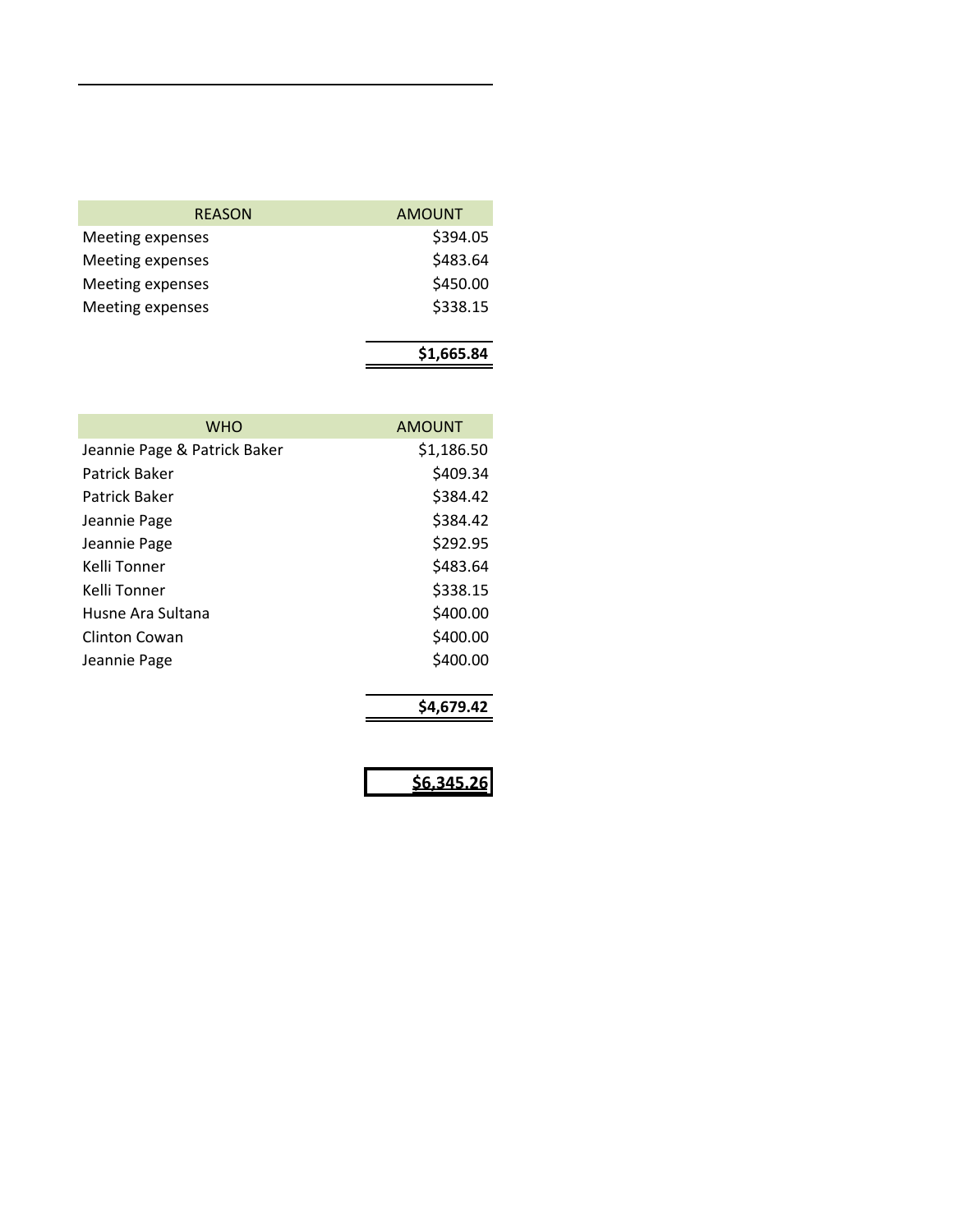## APRIL 1- SEPTEMBER 30/2013 Recording of Expenses for BPSAA Reporting EXECUTIVE EXPENSES

#### LESLIE MCDIARMID EXPENSES:

| <b>DATE</b>     | <b>EXPENSE</b>                                  |
|-----------------|-------------------------------------------------|
|                 |                                                 |
| APRIL 9/2013    | <b>FLIGHT TO TORONTO</b>                        |
| MAY 1/2013      | <b>AOHC MEETING</b>                             |
| MAY20/2013      | <b>HOTEL- CONFERENCE CENTRE</b>                 |
| MAY31/2013      | TRANSPORTATION IN TORONTO/ PARKING FOR MEETINGS |
| JUN6-JUL22/2013 | <b>PARKING FOR MEETINGS</b>                     |
| SEPT 20/2013    | ED NETWORK MEETING                              |
| SEPT 20/2013    | <b>FLIGHT TO TORONTO</b>                        |

#### BOARD MEMBER EXPENSES:

| <b>DATE</b>         | <b>EXPENSE</b>                        |
|---------------------|---------------------------------------|
| MAY 16/2013         | FLIGHT TO TORONTO FOR AOHC CONFERENCE |
| MAY 16/2013         | HOTEL IN TORONTO FOR CATHY BONNAH     |
| <b>JUNE 28/2013</b> | TRANSPORTATION/ MEAL WHILE IN TORONTO |

## **TOTAL EXECUTIVE EXPENSES FOR PERIOD MAY 1- SEPTEMBER 30**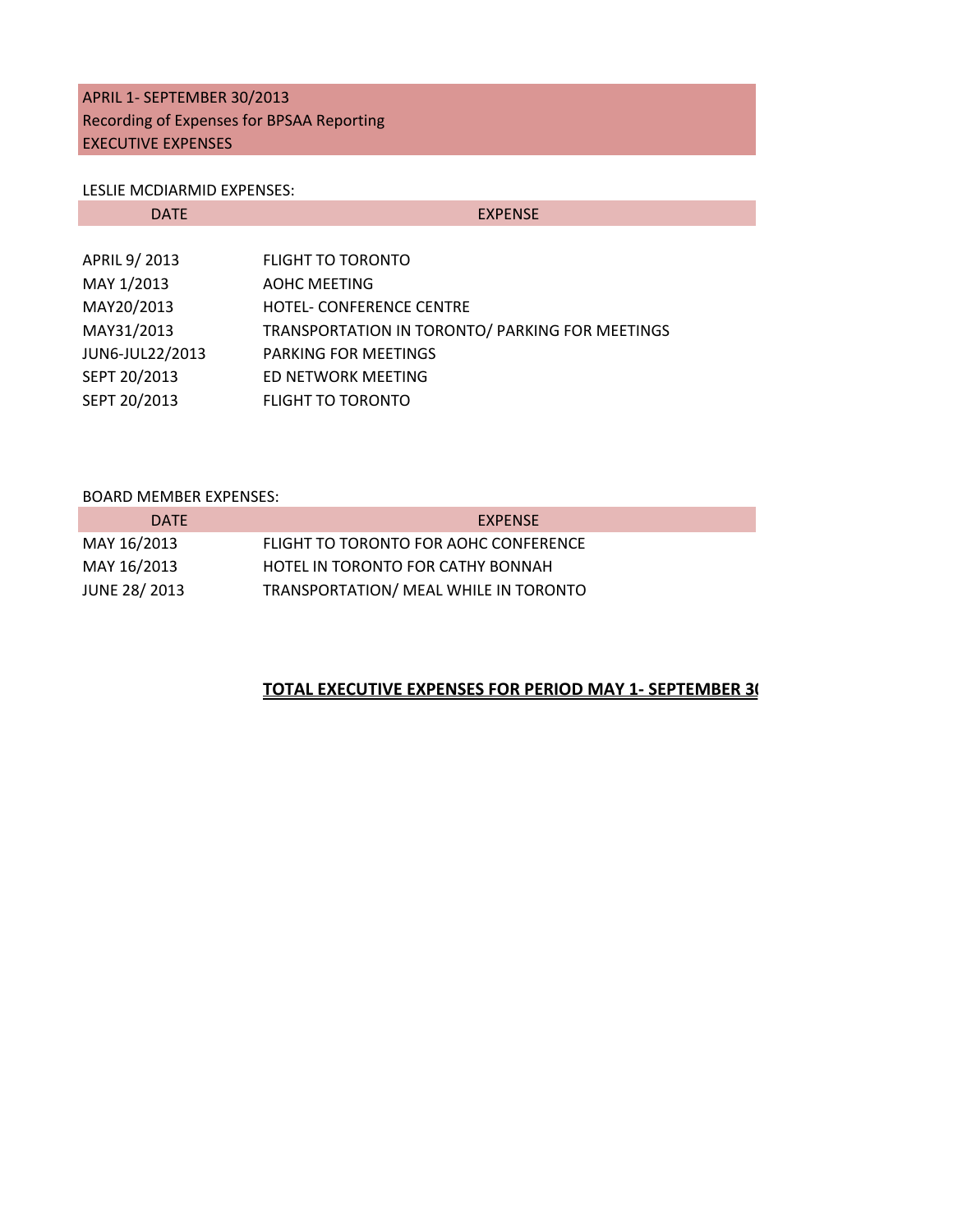| <b>REASON</b>                | <b>AMOUNT</b> |
|------------------------------|---------------|
|                              |               |
| ED MEETING                   | \$283.91      |
| FFF                          | \$515.00      |
| ED MEETING                   | \$483.64      |
| <b>EXPENSE REIMBURSEMENT</b> | \$164.52      |
|                              | \$44.25       |
| <b>FEE</b>                   | \$375.00      |
| FOR ED MEETING               | \$272.61      |
|                              |               |
|                              | \$2,138.93    |

| \$2,836.64    | <b>TEMBER 30/2013-</b>    |
|---------------|---------------------------|
| \$697.71      |                           |
| \$88.70       | CATHY BONNAH-BOARD MEMBER |
| \$336.40      | CATHY BONNAH-BOARD MEMBER |
| \$272.61      | CATHY BONNAH-BOARD MEMBER |
| <b>AMOUNT</b> | <b>WHO</b>                |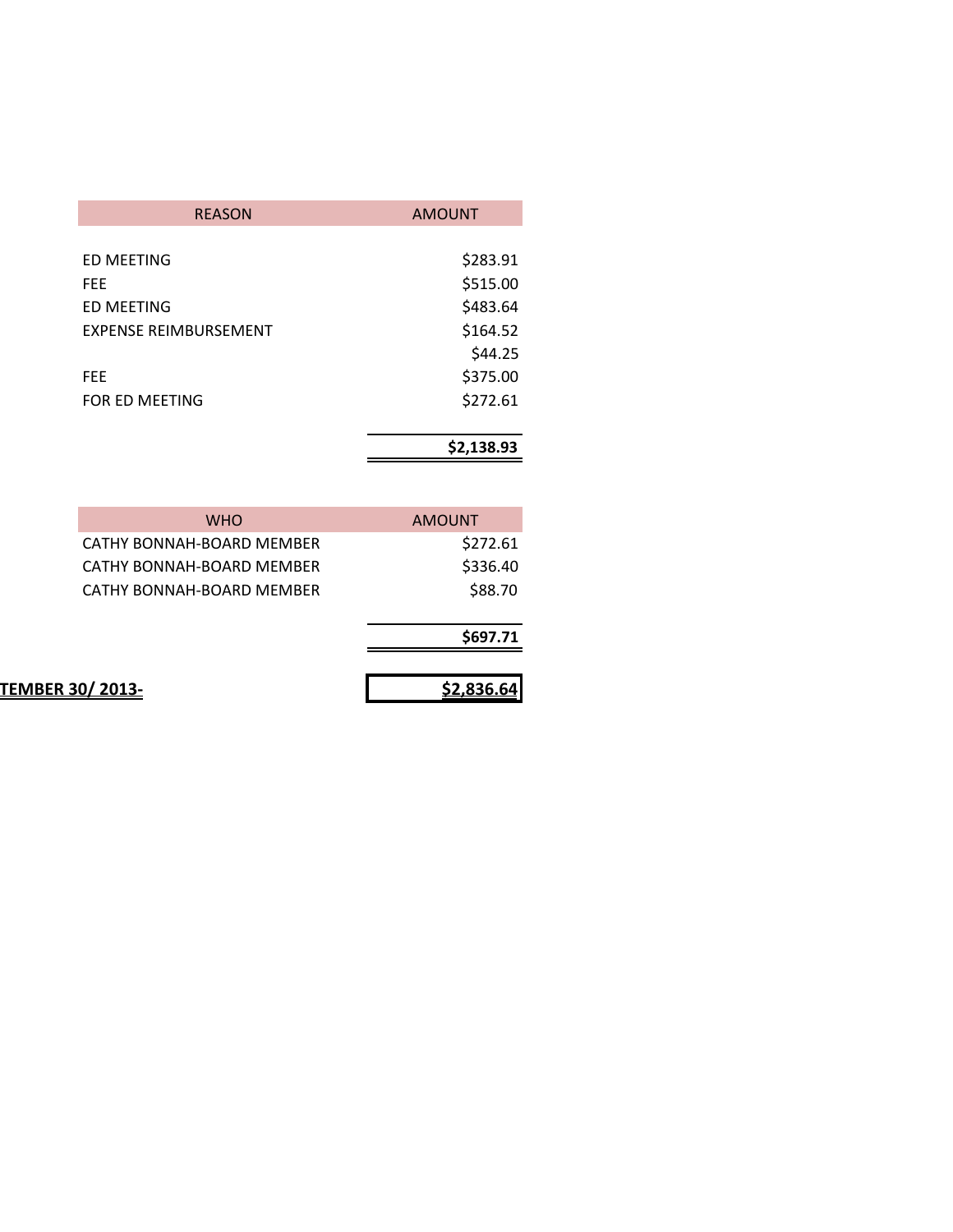## OCT1/2013-MAR31/2014 Recording of Expenses for BPSAA Reporting EXECUTIVE EXPENSES

#### LESLIE MCDIARMID EXPENSES:

| <b>DATE</b>    | <b>EXPENSE</b>                           |
|----------------|------------------------------------------|
| OCT 29/2013    | <b>HOTEL/ TAXI CHARGES</b>               |
| NOV 6/2013     | <b>TAXI FEES</b>                         |
| JAN 27/2014    | <b>FLIGHT TO MEETING</b>                 |
| FEB 12&13/2014 | <b>MEETING FEE</b>                       |
| FEB 20/2014    | <b>ACCOMODATION &amp; TRANSPORTATION</b> |
| MAR 24/2014    | PARKING FOR MEETINGS IN OTTAWA           |

BOARD MEMBER EXPENSES:

DATE EXPENSE

**NONE THIS PERIOD** 

## **TOTAL EXECUTIVE EXPENSES FOR PERIOD OCT1/2013-MAR31/2014**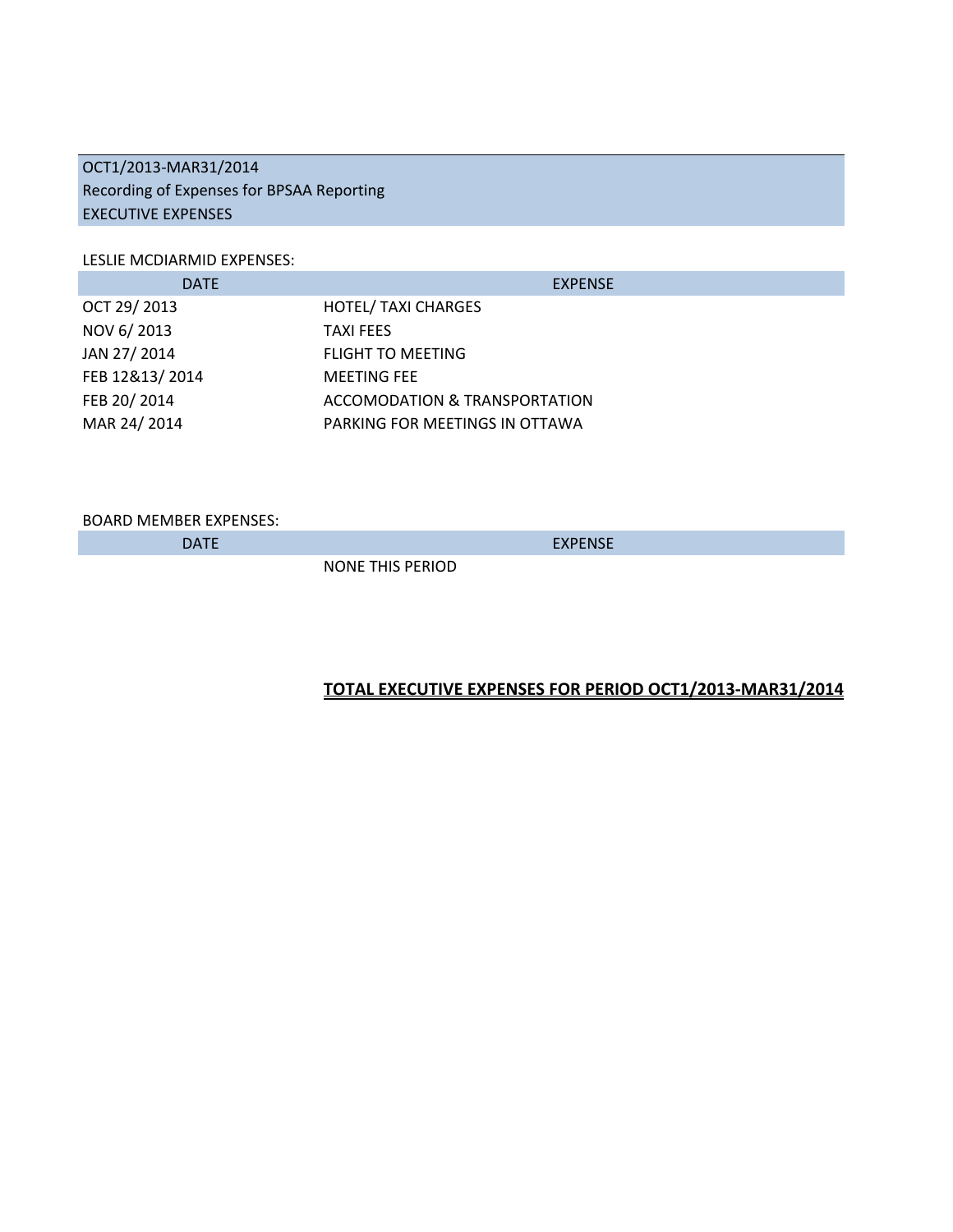| <b>REASON</b>      | <b>AMOUNT</b> |
|--------------------|---------------|
| <b>ED MEETING</b>  | \$621.39      |
| AOHC MEETING       | \$64.00       |
|                    | \$148.03      |
| PROVINCIAL MEETING | \$375.00      |
| PROVINCIAL MEETING | \$287.82      |
| VARIOUS MEETINGS   | \$32.75       |
|                    |               |
|                    | \$1,528.99    |
|                    |               |
| WHO                | AMOUNT        |

| \$0.00 |
|--------|
|        |

| S1.528.99 |  |
|-----------|--|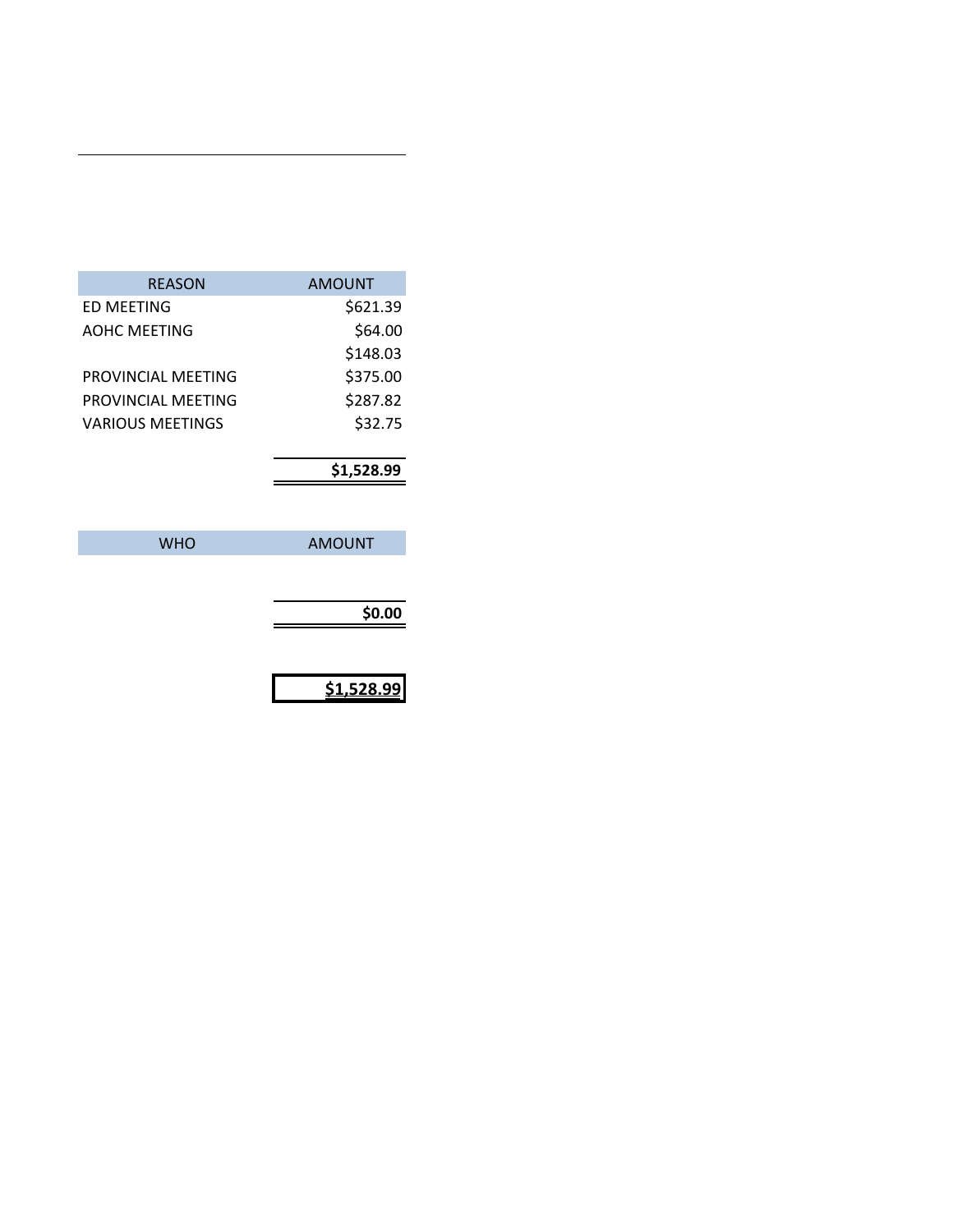## APRIL 1- SEPTEMBER 30 2014 Recording of Expenses for BPSAA Reporting EXECUTIVE EXPENSES

#### LESLIE MCDIARMID EXPENSES:

DATE

DATE

April 24- Jul 30 / 2014 April 23/ 2014

BOARD MEMBER EXPENSES:

June 3-5/2014 May 6/ 2014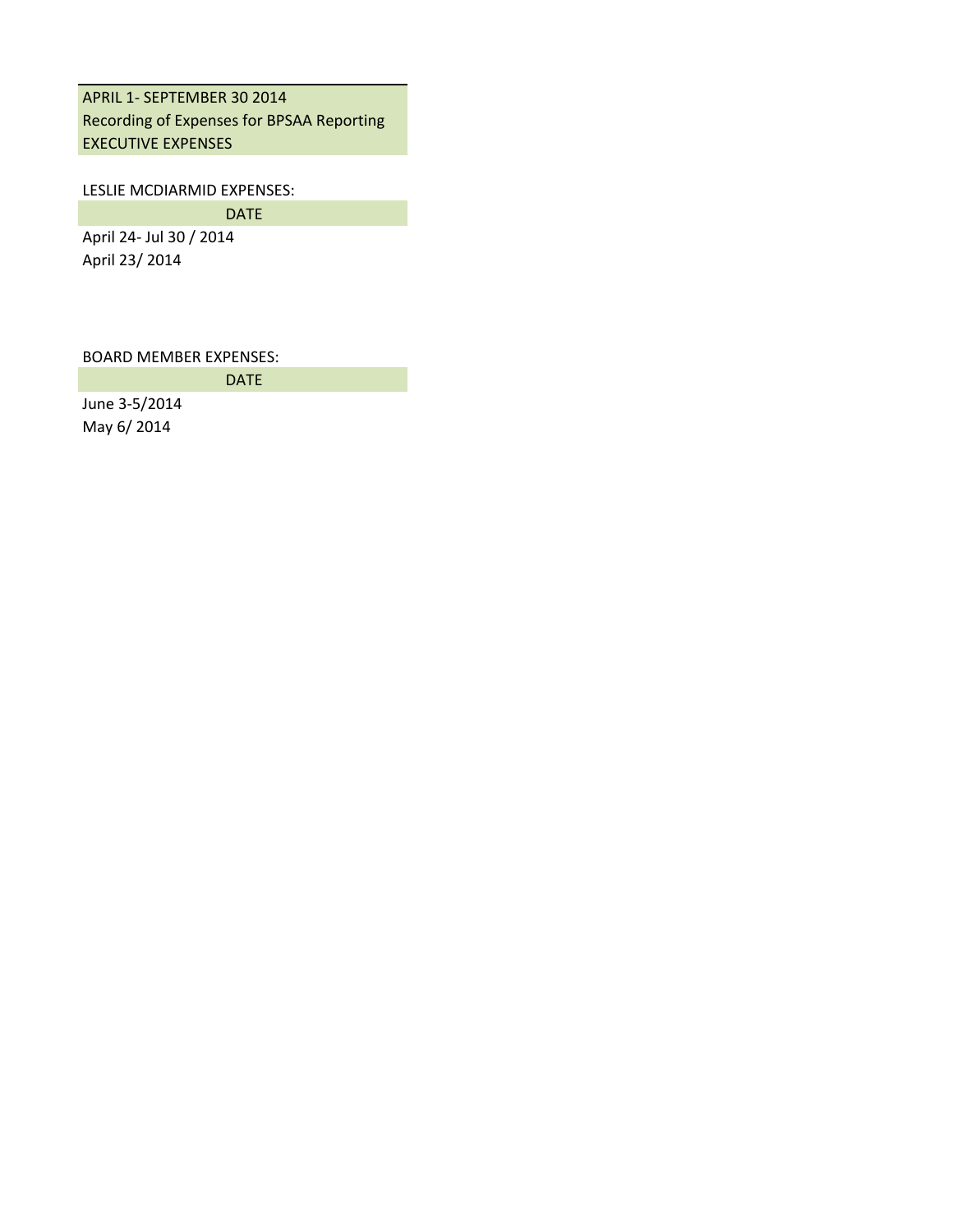Parking expenses and the control of the control of the control of the Meetings Meetings Flight for ED meeting in Toronto **PROVINCIAL MEETING** 

EXPENSE REASON

EXPENSE WHO

AOHC Conference Christoph Laeer Christoph Laeer Christoph Laeer Cost to attend AOHC Conference (Christoph) Conference Conference

## **TOTAL EXECUTIVE EXPENSES FOR PERIOD APR 1 - SEPT 30/2014**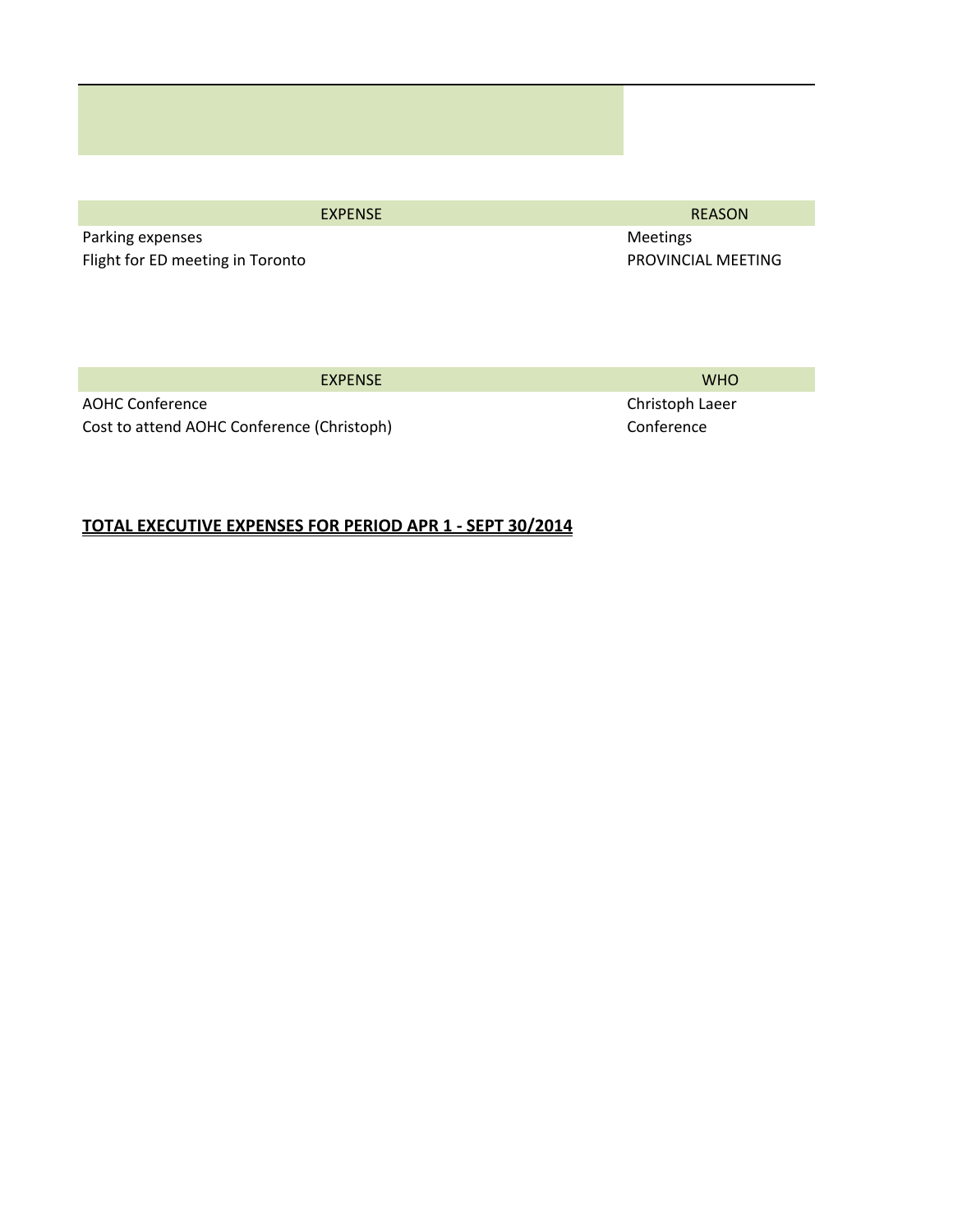| <b>AMOUNT</b> |  |  |
|---------------|--|--|
| \$138.50      |  |  |
| \$353.97      |  |  |
|               |  |  |
| \$492.47      |  |  |
|               |  |  |
| <b>AMOUNT</b> |  |  |
| \$361.40      |  |  |
| \$565.00      |  |  |
|               |  |  |

**\$1,418.87**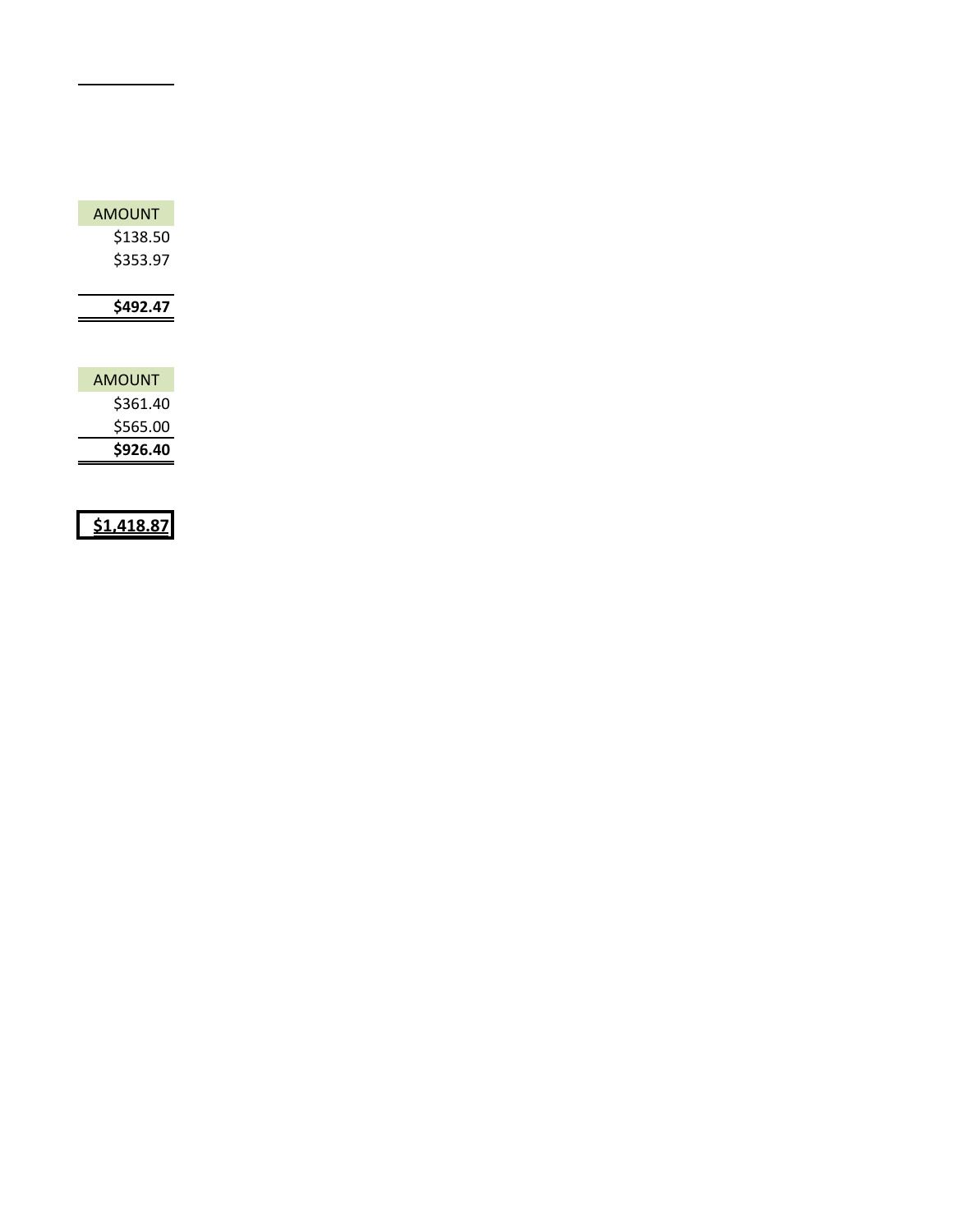October 1/2014-March31/2015 Recording of Expenses for BPSAA Reporting EXECUTIVE EXPENSES

LESLIE MCDIARMID EXPENSES:

DATE

Oct 8/14-Mar19/15 Oct 14-16/14 Feb 6/15 Oct 15&16/15

BOARD MEMBER EXPENSES:

DATE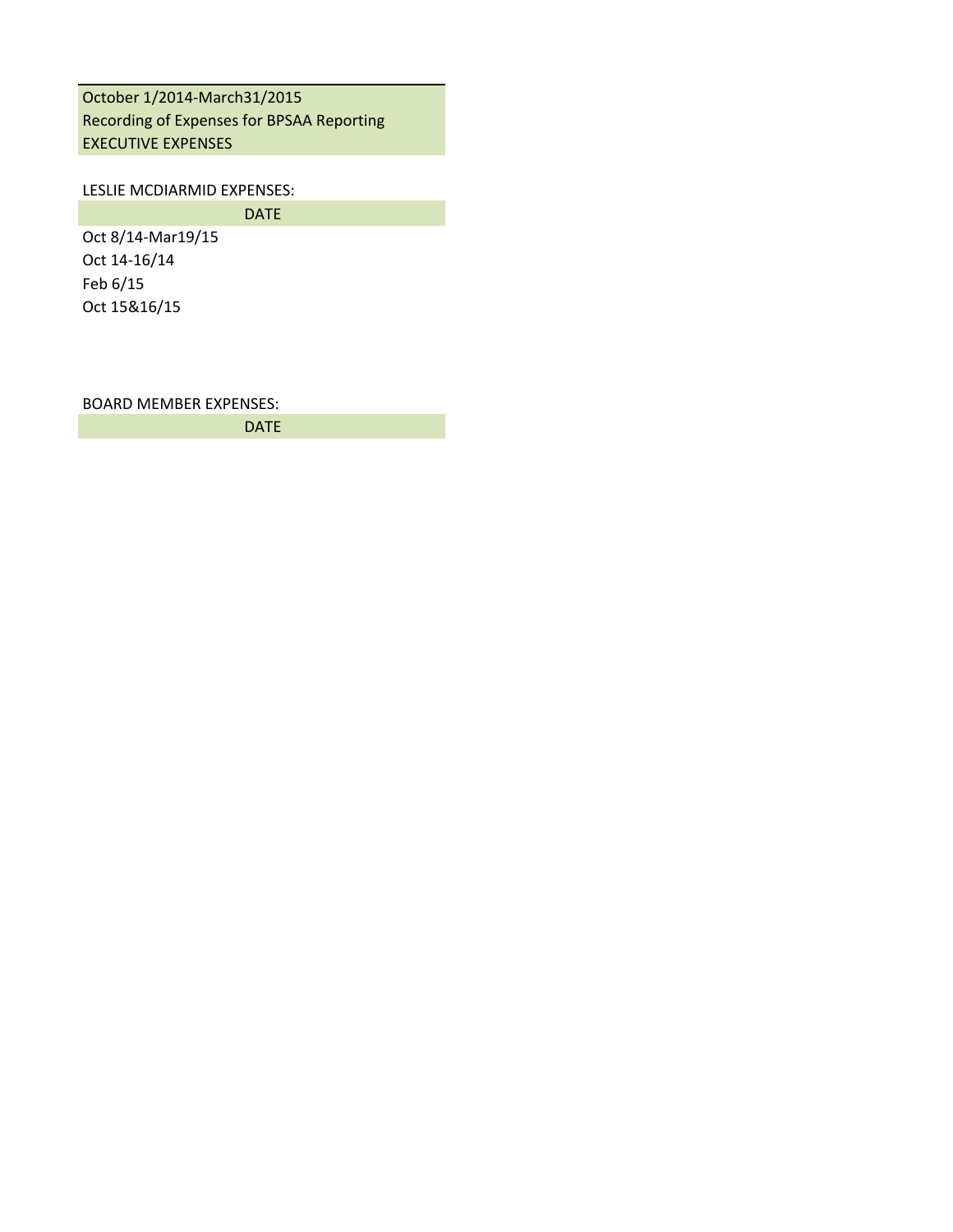### EXPENSE

Parking for in town meetings, Taxi's for out of town meetings Hotel- Provincial ED Meeting Leslie M & Kelli T CACHC conference registration Leslie Mcdiarmid- AOHC ED network meeting

EXPENSE

## **TOTAL EXECUTIVE EXPENSES FOR PERIOD OCT 1/14-MAR31/15**